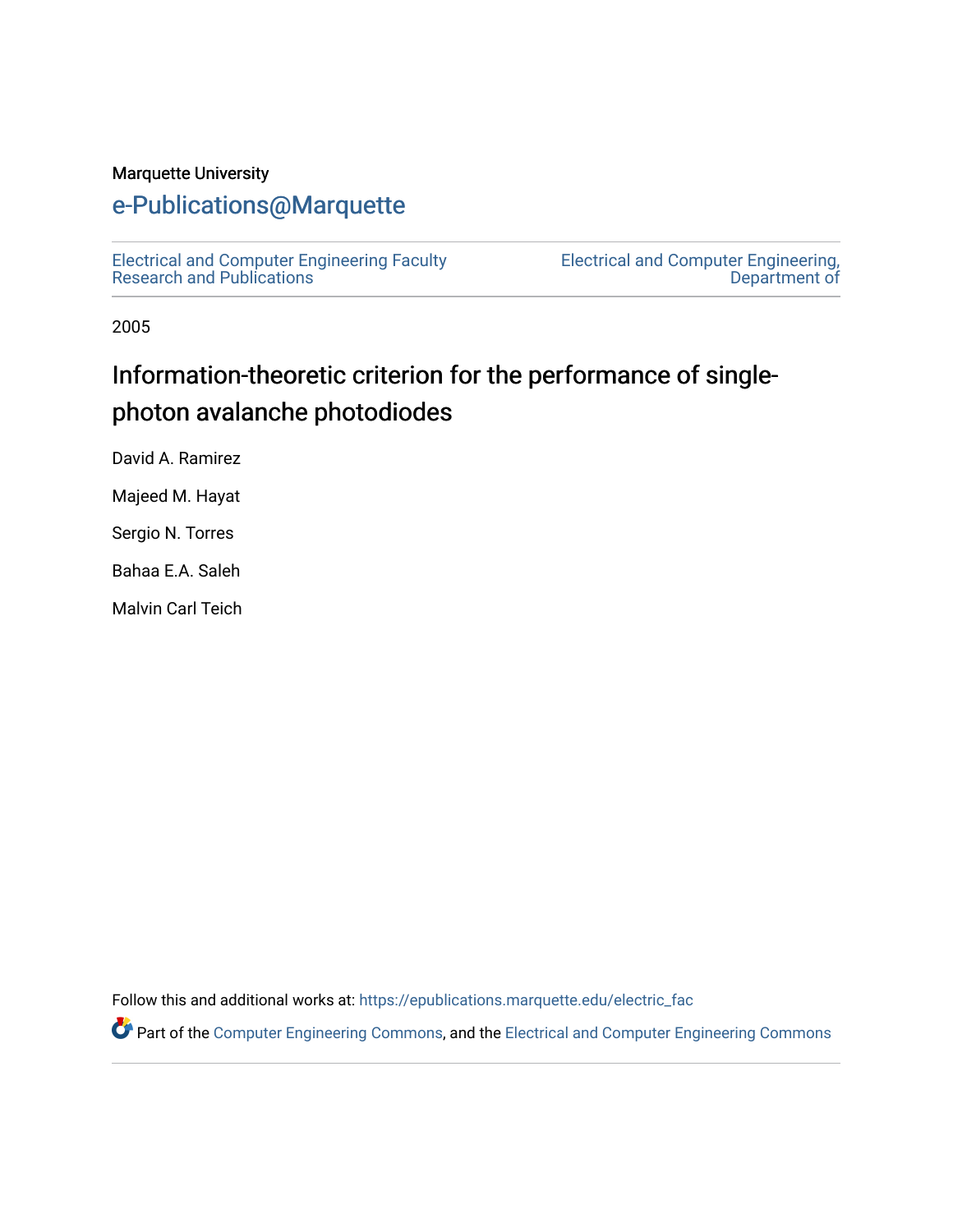**Marquette University**

## **e-Publications@Marquette**

## *Electrical and Computer Engineering Faculty Research and Publications/College of Engineering*

*This paper is NOT THE PUBLISHED VERSION;* **but the author's final, peer-reviewed manuscript.** The published version may be accessed by following the link in the citation below.

*IEEE Photonics Technology Letters*, Vol. 17, No. 10 (2005): 2164-2166. [DOI.](https://dx.doi.org/10.1109/LPT.2005.856406) This article is © Institute of Electrical and Electronic Engineers and permission has been granted for this version to appear in [e-](http://epublications.marquette.edu/)[Publications@Marquette.](http://epublications.marquette.edu/) Institute of Electrical and Electronic Engineers does not grant permission for this article to be further copied/distributed or hosted elsewhere without the express permission from Institute of Electrical and Electronic Engineers.

# Information-theoretic criterion for the performance of single-photon avalanche photodiodes

David A. Ramirez, Department of Electrical Engineering, University of Concepción, Casilla 160-C, Concepción, Chile Majeed M. Hayat, Department of Electrical and Computer Engineering, The University of New Mexico, Albuquerque, NM Sergio N. Torres, Department of Electrical Engineering, University of Concepción, Casilla 160-C, Concepción, Chile Bahaa E. A. Saleh, Department of Electrical and Computer Engineering, Boston University, Boston, MA Malvin C. Teich, Department of Electrical and Computer Engineering, Boston University, Boston, MA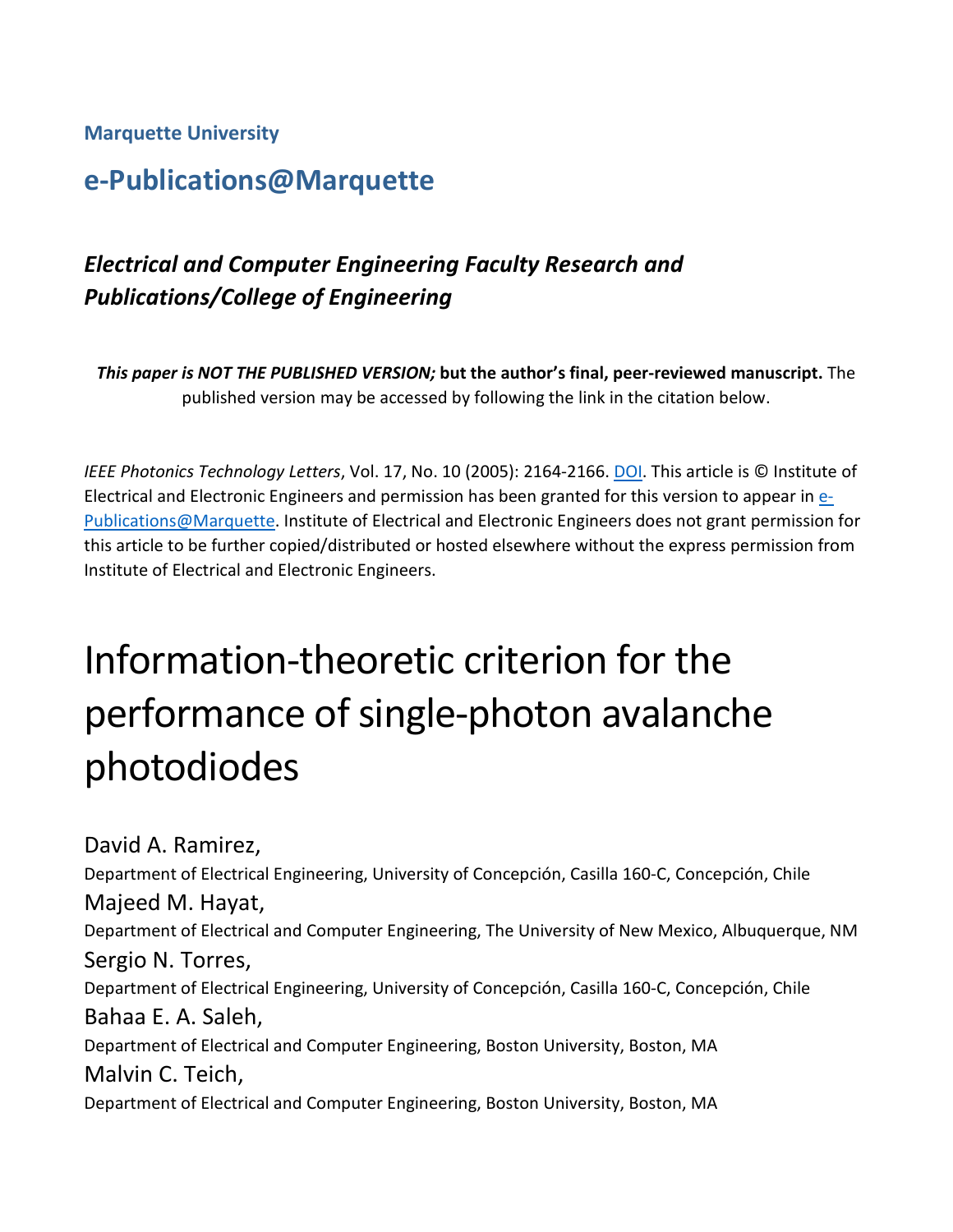## Abstract

A channel-capacity metric is introduced for assessing the performance of single-photon avalanche photodiodes (SPADs) when used as detectors in laser communication systems. This metric is employed to theoretically optimize, with respect to the device structure and operating voltage, the performance of SPADs with simple InP or In/sub 0.52/Al/sub 0.48/As-InP heterojunction multiplication regions. As the multiplication-region width increases, an increase is predicted in both the peak and the full-width at half-maximum of the channel capacity curve versus the normalized excess voltage. Calculations also show the existence of an optimal In/sub 0.52/Al/sub 0.48/As-InP heterojunction multiplication region that maximizes the peak channel capacity beyond that of InP.

#### SECTION I. Introduction

A commonly used performance metric for the performance of Geiger-mode avalanche photodiodes (APDs), also known as single-photon avalanche photodiodes (SPADs), is the single-photon quantum efficiency (SPQE), which is also referred to as the detection efficiency [1]. Another important metric is the dark-count probability  $P_d$ , which is one of the key factors affecting the SPQE. These metrics are well accepted and established for sensing applications, where the objective is to assess the capability of the SPAD in detecting and counting individual photons by examining the detection and false-alarm probabilities.



**Fig. 1.** SPAD communication channel.

Today, however, there are emerging applications in laser communications that require the use of SPADs as detectors [2], as they are used to determine the presence or absence of a photon in individual bits of optically transmitted binary data. For these applications, we can view the SPAD as a binary channel, in which case the channel capacity would be the natural metric for assessing the performance of the SPAD. In this context, the relevance of the channel capacity as a performance metric is clear: It represents the maximum rate of information we are allowed to transmit while maintaining the ability to reduce the bit-error probability to an arbitrarily small value through proper modulation and encoding for error correction [3]. Indeed, for certain deep-space communication systems, the current state of the art in single-photon detection is inadequate to achieve acceptable biterror probabilities [2]. Reliable operation of such systems would require effective error correction and modulation of the data to be transmitted. Thus, knowledge of the channel capacity of an SPAD is crucial since it provides the fundamental limit of the rate of information-transmission above which reliable operation is impossible.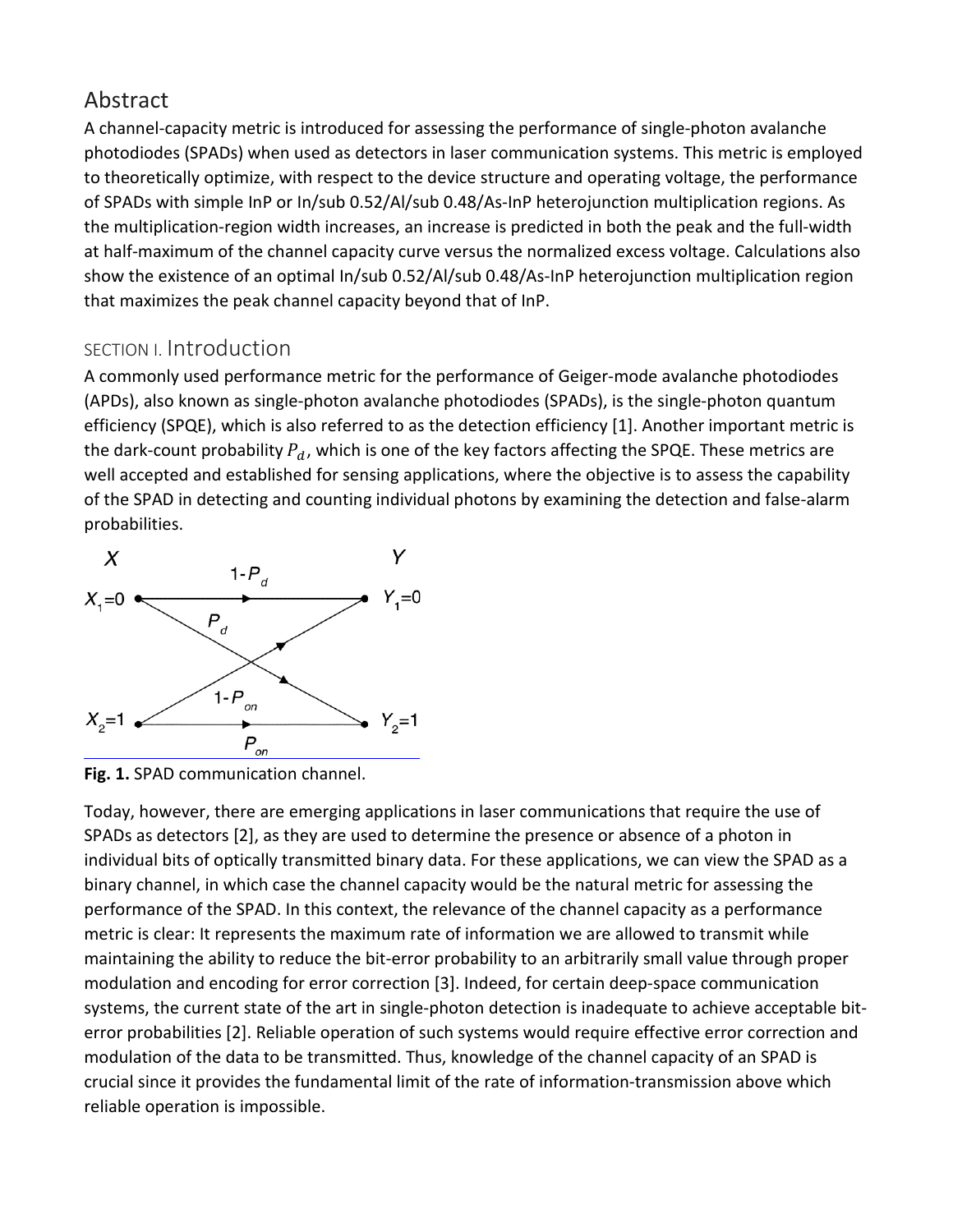In this letter, we introduce the notion of channel capacity for single-photon detectors and utilize it to optimize the performance of SPADs with simple (InP) or heterojunction (In<sub>0.52</sub> Al<sub>0.48</sub> As-InP) multiplication regions. The optimization is performed over the operating voltage and the width of the multiplication region. It is shown theoretically that if the operational reverse-bias voltage of the SPAD is optimized with respect to the SPQE, the channel capacity achieved at that voltage is significantly below the maximum achievable value, which can be realized at a different voltage.

#### SECTION II. Channel Capacity

Consider the binary channel shown in Fig. 1 representing the input–output relationship of an SPAD. We call this channel the *SPAD channel*. The random variables  $X \in \{0,1\}$  and  $Y \in \{0,1\}$ represent, respectively, the possible input and output alphabets. In particular, X=0 represents the case when no optical power is present in a bit (zero signal) while X=1 corresponds to the case when an optical power is present. Similarly, Y=0 means that no avalanche breakdown has occurred during the detection period (bit) of the SPAD while Y=1 represents the occurrence of an avalanche breakdown. With these definitions, the transition probabilities of the SPAD channel can be identified with the total detection probability and the dark-count probability, which are described as follows. The total detection probability  $P_{on}$  is the probability that either a dark carrier or a photon triggers an avalanche breakdown given that there is an optical pulse during the detection period. It is given by  $P_{\text{on}}=1-e^{-(\eta P_aN_o+Q_aN_d)}$ , where  $P_a$  is the probability of an avalanche breakdown caused by a photocarrier that is injected into the multiplication region,  $Q_a$  is the probability that a dark carrier (generated at a random location in the multiplication region) triggers an avalanche breakdown, and  $N_d$  is the average number of dark carriers generated in the multiplication region during the detection time [4]. Here, the average number of photons per pulse is denoted by  $N_o$ , and  $\eta$  is the quantum efficiency of the SPAD. The dark-count probability  $P_d$  is given by  $P_d = 1 - e^{-Q_d N_d}$  [1]. We now observe that sf sf P{ $Y = 1 | X = 0$ } =  $P_d$ , sf P{ $Y = 1 | X = 1$ } =  $P_{on}$ , sf sf P{ $Y = 1 | X = 0$ } =  $P_d$ , sf P{ $Y = 1 | X = 1$ } =  $P_{on}$ , etc., as shown in Fig. 1. In this letter, the breakdown probabilities  $P_a$  and  $Q_a$  are calculated according to the dead-space multiplication theory [4], [5].

According to principles of digital communication, before defining the channel capacity we must define the mutual information of the SPAD channel, given by [3]

$$
J = \sum_{j=0}^{1} \sum_{i=0}^{1} \text{sf P} \{X = j, Y = i\} \frac{\text{sf P} \{X = j | Y = i\}}{\text{sf P} \{Y = i\}}
$$

(1)

where the output-alphabet probabilities are given by sf sf P{ $Y = 0$ } =  $(1 - P_d)\pi_0 + (1 - P_{on})(1 \pi_0$ ), and  $\pi_0 \stackrel{\triangle}{=}$  sf P{ $X=0$ } is the *a priori* input-symbol probability. Upon substitution, the mutual information for the channel shown in Fig. 1 reduces to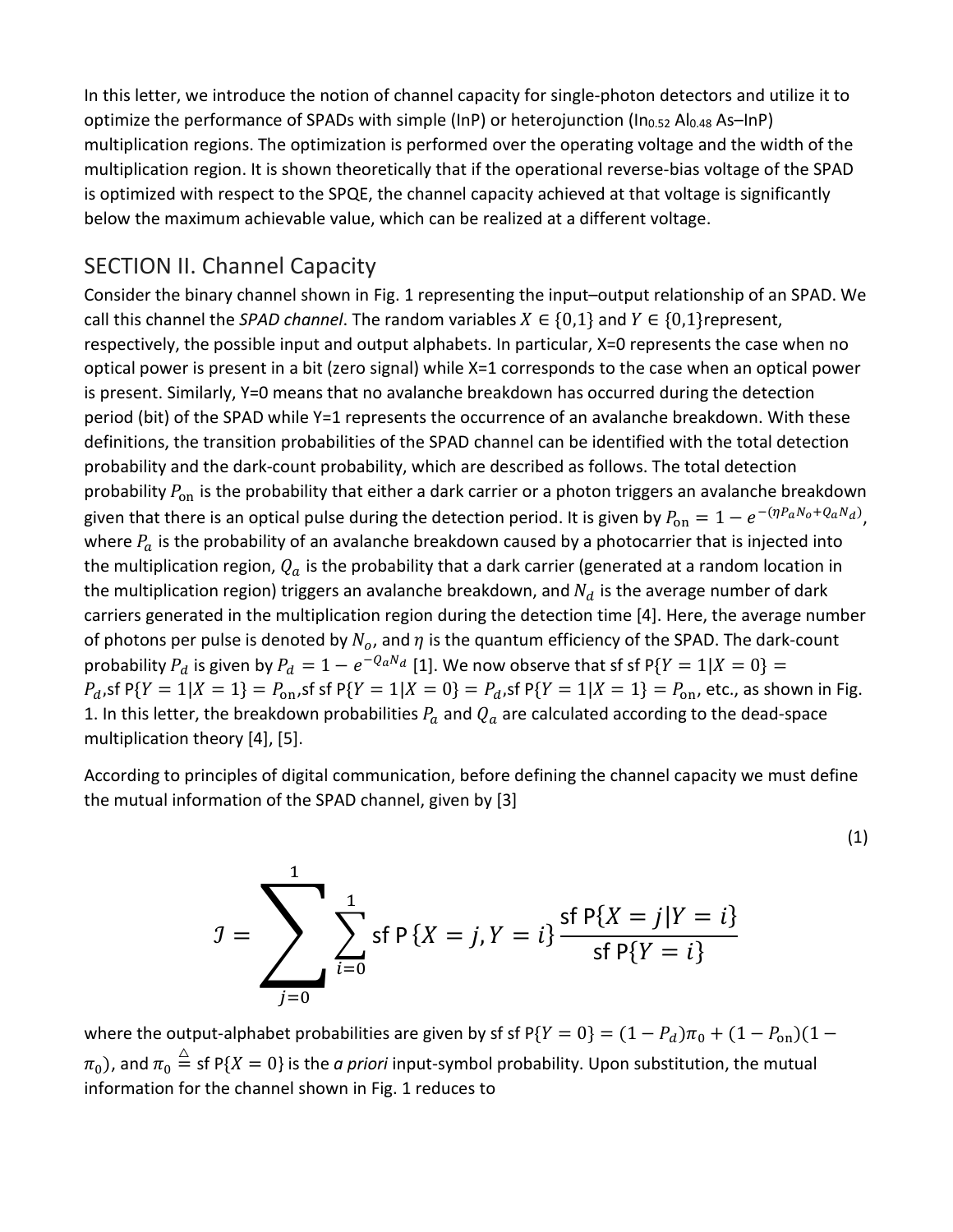$$
J = \pi_0 (1 - P_d) \log_2 \left( \frac{1 - P_d}{(1 - P_d)\pi_0 + (1 - P_{on})(1 - \pi_0)} \right)
$$
  
+ 
$$
\pi_0 P_d \log_2 \left( \frac{P_d}{P_d \pi_0 + P_{on}(1 - \pi_0)} \right)
$$
  
+ 
$$
(1 - \pi_0)(1 - P_{on}) \log_2 \left( \frac{1 - P_{on}}{P_d \pi_0 + P_{on}(1 - \pi_0)} \right)
$$
  
+ 
$$
(1 - \pi_0) P_{on} \log_2 \left( \frac{P_{on}}{P_d \pi_0 + P_{on}(1 - \pi_0)} \right).
$$

(2)

The channel capacity C with units of bits (or more generally, bits per symbol), can now be defined as the maximum of the mutual information  $\beta$  over all  $0\leq\pi_0\leq 1$ , i.e.,  $\mathcal{C}\stackrel{\triangle}{=}\max\limits_{0\leq\pi_0\leq 1}$ . It also follows that  $0 \le C \le 1$  [3].

#### SECTION III. Results

In our calculations, we focus on the dark-carrier generation and breakdown only in the high electric field multiplication region of the SPAD. Band-to-band tunneling of carriers is considered as the dominant source of dark current in the multiplication layer [4], [6]. Throughout, we assume that the SPAD is operated in a gated mode, whereby it is dc-biased just below its breakdown voltage  $V_{BR}$  during the off-mode, and then pulse-biased above  $V_{BR}$  during the on-period. We assume a 2-ns on-pulse with repetition rate of 500 kHz [6],  $N_o = 0.1$  photons, and  $\eta = 0.5$  [7].

The results of the calculations for an SPAD with a simple hole-injected InP multiplication region are shown in Fig. 2, which depicts the channel capacity as a function of the normalized excess voltage. (The normalized excess voltage is defined as  $\Delta V / V_{BR}$ , where  $\Delta V = V - V_{BR}$  and V is the voltage across the multiplication region.) The peak channel capacity (shown by the symbol "∗") and the corresponding reverse-bias voltage  $V_n$  are shown for each width. Clearly, the peak channel capacity increases as the multiplication-region width increases. The key factor causing this performance enhancement is the reduction in the breakdown electric field (as the width is increased), which, in turn, leads to a reduction in tunneling dark carriers [6]. Another advantage of increasing the width of the multiplication region is reduced sensitivity to variation in the applied voltage. This is measured by the full-width at half-maximum (FWHM) of the channel capacity curve versus the normalized excess voltage; the FWHM increases as the multiplication-region width increases.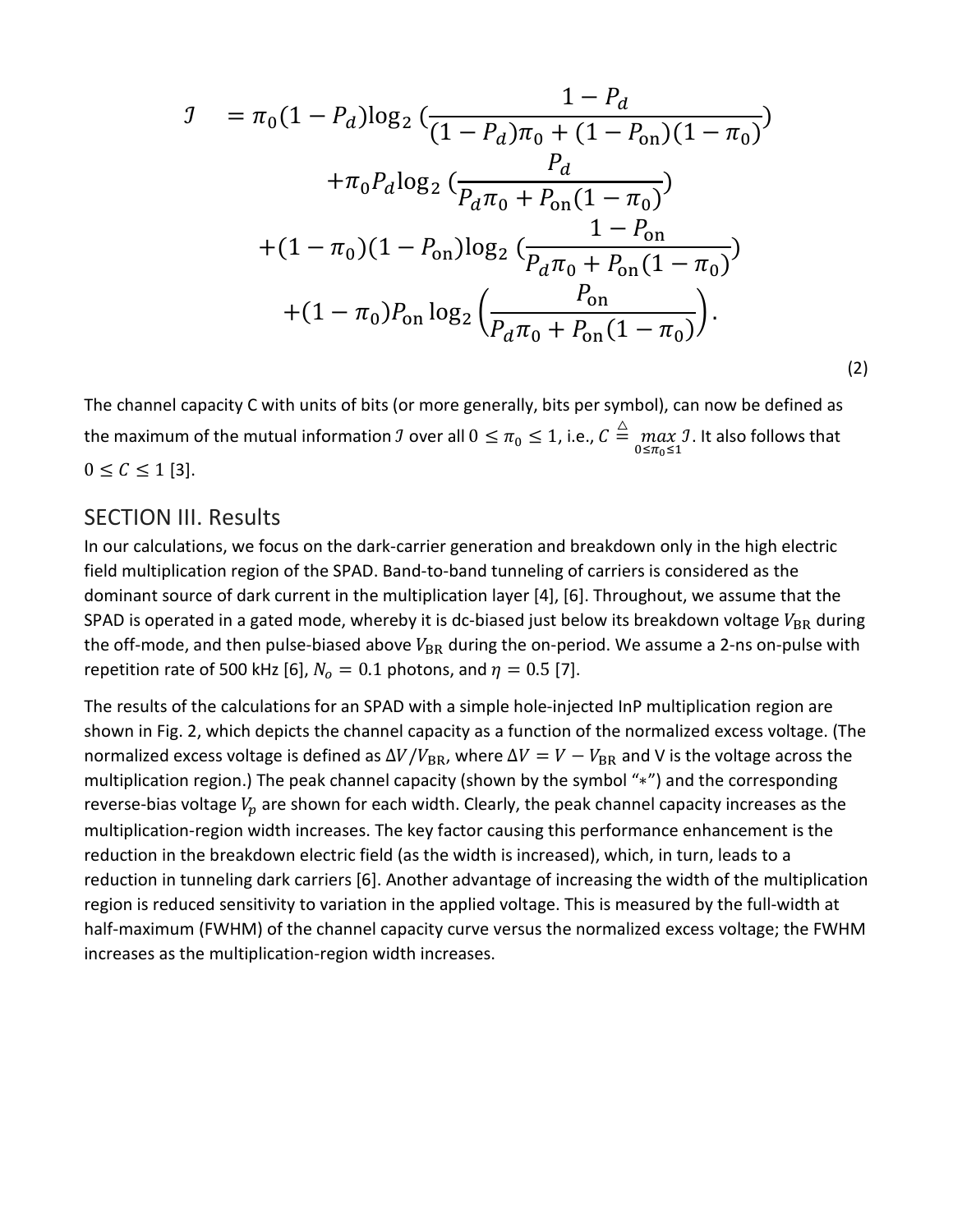



The trend in the channel capacity, as a function of the multiplication-region width, is similar to that of the SPQE observed in our earlier studies [4]. However, the voltage at which the channel capacity reaches its optimal value (peak channel capacity) is different from that corresponding to the optimal SPQE. For example, for a 500-nm multiplication region, the peak SPQE occurs at 32 V (according to the model reported in [4]) while the peak channel capacity occurs at 29.6 V. Notably, if we reverse bias the SPAD at 32 V, the channel capacity would be 40% below its peak value. Thus, it can be inferred that optimizations with respect to the SPQE and the channel capacity are not equivalent; SPAD optimization is, therefore, application (sensing versus communication) dependent.

We next consider an SPAD with an In<sub>0.52</sub> Al<sub>0.48</sub> As-InP heterojunction multiplication region, which has the same general structure of the heterostructure APDs considered for minimizing the excess noise factor [8]. For this type of SPAD, photogenerated holes are injected into the  $In_{0.52}$  Al<sub>0.48</sub> As layer, which is termed the energy-buildup layer. Our calculations indicate that for a fixed total width of the heterojunction multiplication region (consisting of both layers), the peak channel capacity depends on the fraction of the width occupied by the  $In_{0.52}$  Al $_{0.48}$  As layer. The peak channel capacity (at the optimal applied voltage) starts at a minimum when the multiplication region is entirely made of  $In_{0.52}$  Al<sub>0.48</sub> As. As the fraction of the In<sub>0.52</sub> Al<sub>0.48</sub> As-layer-width decreases, the peak channel capacity increases, reaching a maximum value, after which it decreases monotonically. This behavior is shown in Fig. 3 and it is attributable to the dead-space effect [4]. Thus, for a fixed total multiplication-region width, there is an optimal width of the  $In_{0.52}$  Al<sub>0.48</sub> As layer that maximizes the peak channel capacity. For example, for total multiplication-region widths of 300 and 200 nm, the optimal widths of the In<sub>0.52</sub> Al<sub>0.48</sub> As layer are 34 and 33 nm, respectively. However, the channel capacity in this type of heterojunction is less sensitive to variations in the width of the In<sub>0.52</sub> Al<sub>0.48</sub> As layer compared to variations in the applied voltage. Thus, a small change in the width of the  $In_{0.52}$  Al<sub>0.48</sub> As layer (i.e., within 4 nm) from its optimal value will not result in a significant change in the channel capacity.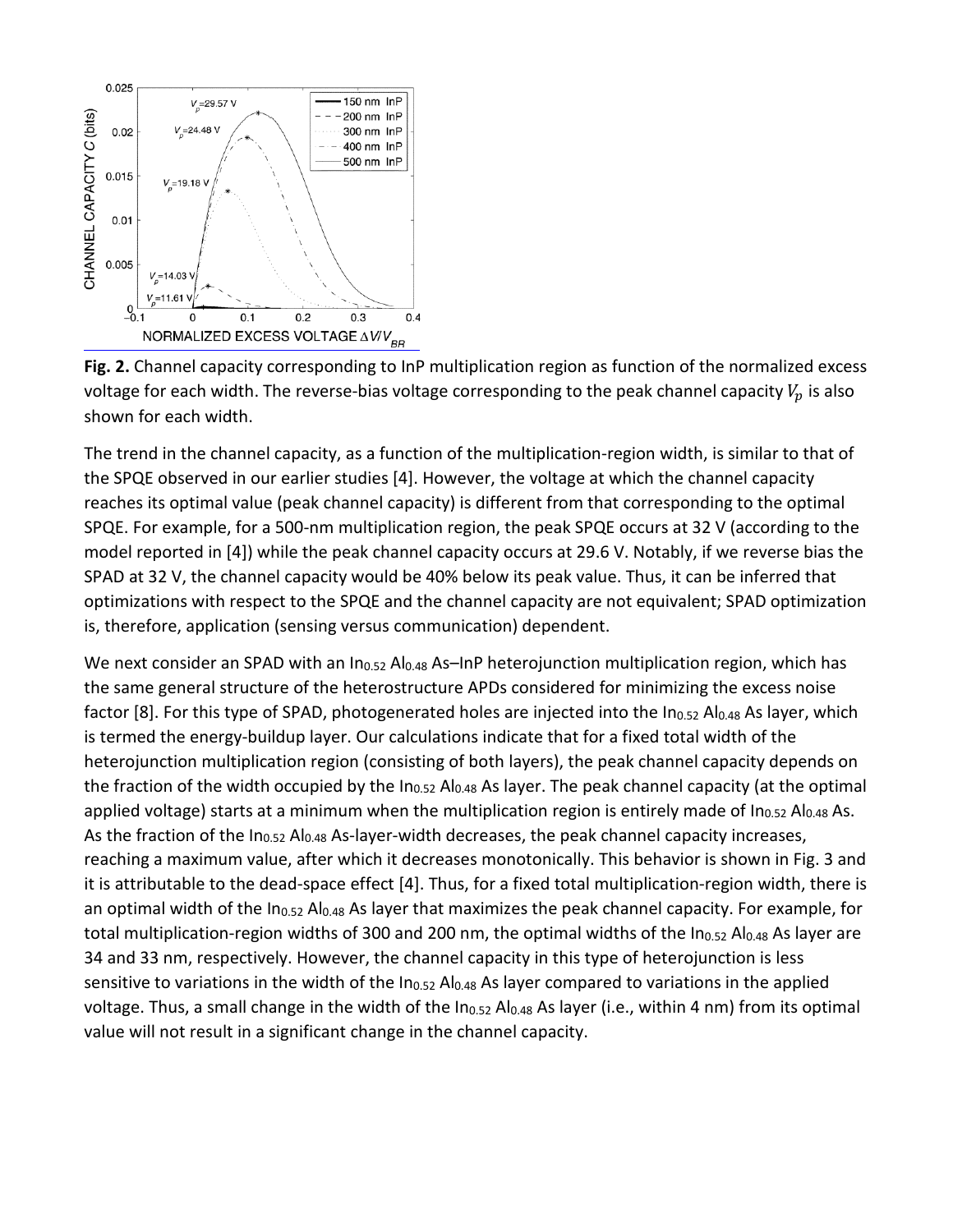

**Fig. 3.** Channel capacity corresponding to InP, In<sub>0.52</sub> Al<sub>0.48</sub> As, and optimal In<sub>0.52</sub> Al<sub>0.48</sub> As–InP multiplication regions of width 300 nm. The reverse-bias voltage corresponding to the peak channel capacity  $V_n$  is also shown for each multiplication region. The 34–266-nm heterostructure is the optimal structure among all other width combinations that have a total width of 300 nm.

The peak channel capacities calculated are indeed very small (i.e.,  $\ll 1$  bits), which is a consequence of the ultraweak nature of the received signal (recall that  $N<sub>o</sub> = 0.1$ , corresponding to a subphoton level), which results in a high "miss" probability (e.g., sf sf  $P{Y = 0|X = 1} = 0.96$  in the case of a 300-nm InP SPAD operated at 19.2 V.) If NoN {o} is risen to 10, for example, the peak-channel capacity increases to approximately 0.9 bits.

For a given total width of the multiplication region, the highest peak channel capacity occurs when the width of the In<sub>0.52</sub> Al<sub>0.48</sub> As layer is between the hole' s dead spaces in InP and In<sub>0.52</sub> Al<sub>0.48</sub> As, at the breakdown field. (A similar behavior was shown earlier in the case of the SPQE [4].) This behavior can be explained in the context of the initial-energy effect [4], [9]: The high bandgap In<sub>0.52</sub> Al<sub>0.48</sub> As layer serves to energize (or heat) the injected holes before they enter the low-bandgap InP layer. If the width of the In<sub>0.52</sub> Al<sub>0.48</sub> As layer is just below the hole dead space in In<sub>0.52</sub> Al<sub>0.48</sub> As, then the holes will energize without ionizing in the In<sub>0.52</sub> Al<sub>0.48</sub> As layer. However, once they enter the InP layer, they require no dead space and may impact ionize immediately. This mechanism results in an enhancement in the breakdown probability, which in turn, reduces the electric field required for avalanche breakdown, thereby reducing tunneling dark carriers. Our analysis neglects phonon scattering, which may result in loss of energy of carriers as they are energized, thereby reducing the significance of the initial-energy effect.

Indeed, the calculated channel capacity of an optimized  $In_{0.52}$  Al $_{0.48}$  As-InP heterojunction is higher than that for a simple InP multiplication region of the same width, as shown in Fig. 3. The improvement in the peak channel capacity offered by the optimal  $In_{0.52}$  Al $_{0.48}$  As-InP heterostructure, relative to the simple InP multiplication region, for the total multiplication-region widths of 100, 200, 300, 400, and 500 nm is 129%, 47%, 7%, 2%, and 1%, respectively. On the other hand, for the same range of widths, the improvement in the FWHM is 16%, 7%, 6%, 3%, and 2%, respectively. Note that the performance advantage is significant only in thin structures, which is due to the diminishing role played by the dead space in thick multiplication regions.